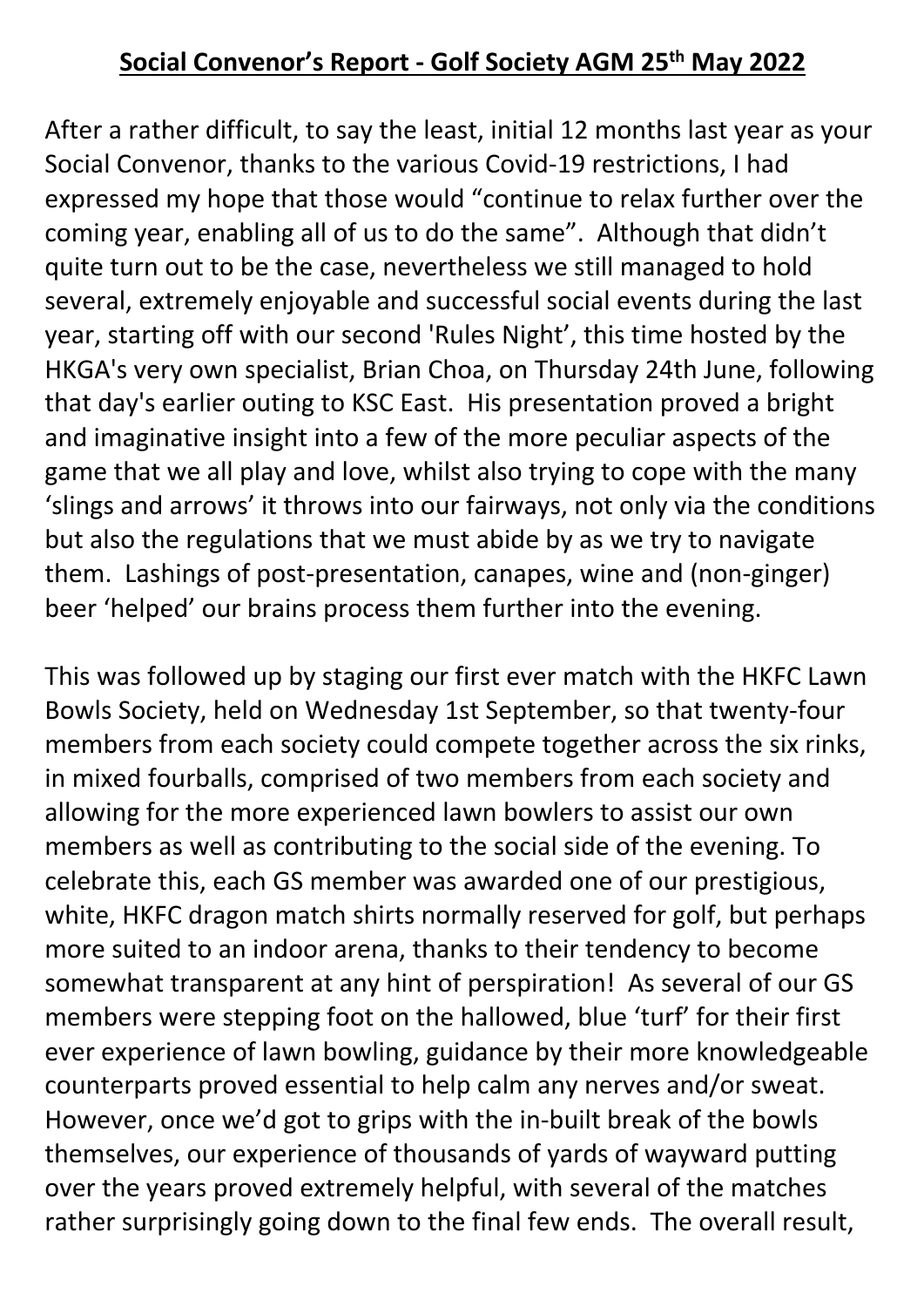however, was one of victory for both sides as the connection between our societies proved the most significant winner of the night, besides the HKFC's F&B profits once again!

Whilst we're certainly keen to have a repeat contest over the coming year, if any of our own members can think how we might best reciprocate with an introduction to golf for our Bowls Society colleagues, please do feel free to suggest them. Some current considerations include using the HKFC Sim room, although the golf grip is somewhat harder to master than the one required to roll a large, oblong ball for complete newcomers, let alone the swing itself! Certainly, a putting contest would seem to fit the bill, although I doubt that we'd be allowed to dig holes into their outdoor turf. Perhaps such an event held once again on the blue arena, with the fake cups that several of our members may well have used whilst held in quarantine, could be suitable? In any event, all suggestions are very welcome. A brief description along with a wideangle photo of all the participants can be found on p.15 of the November 2021 Club Magazine - https://www.hkfc.com/news-and-events/monthlymagazine/?year=2021

Rolling on from this, we held our second Drink & Drive event on Friday 5th November, this time steered by PING. Unfortunately, I had to miss it, despite my best efforts to recover from surgery two days beforehand. However, skipper Woody stepped into the breach to make sure the ship sailed smoothly long into the night, with similar results to the first TM sponsored evening held nine months earlier.

2021 was then bid adieu in true style just three weeks later, on Friday 26<sup>th</sup> November, as we sought to get our members into the festive spirit early with certainly the most enjoyable HKFC golf event that I have been fortuitous enough to attend over this last decade as an HKFC GS member, with similar expressions made by several of our longest-standing members of many decades more - the HKFC's first ever outing to the exclusive, Shek O Country Club. Normally this course is strictly reserved for members only, or corporates funded with deep pockets. But, thanks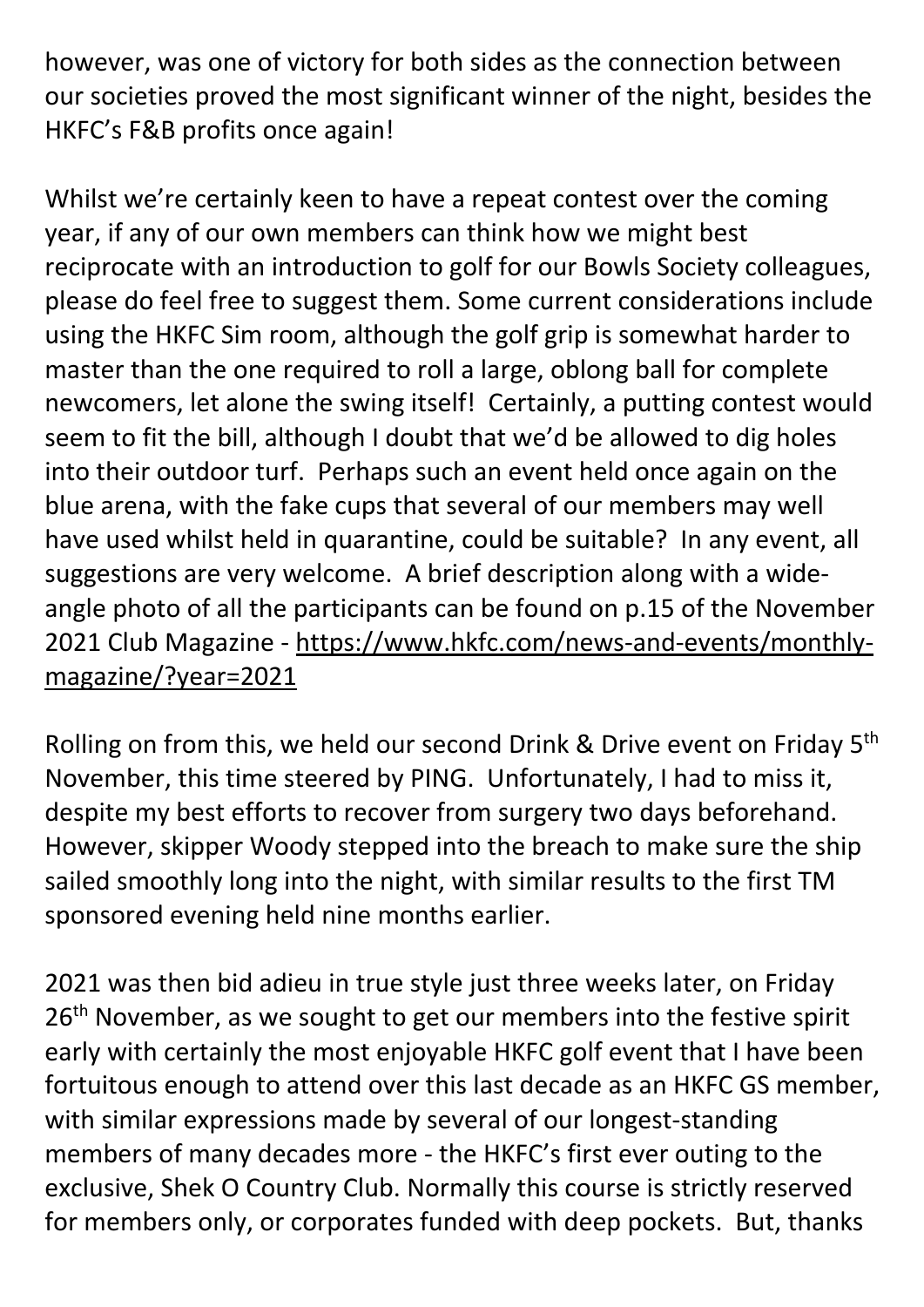to our success in attracting sponsors, the Committee decided that we could subsidise the event to make it a very reasonably priced opportunity to play this beautiful course. Nevertheless, we remained unsure how many of our members could afford the package, but, within hours of sending out the invitation, we were flooded with multiple requests to play, which could only be decided by a lottery that led to the lucky 72 teeing off as fourballs on each of the 18 holes via a shotgun start an hour after the noonday gun would have made its mark; with the fireworks that later came, both on and off the course certainly making this special event not only a true 'Christmas Cracker', but an extremely enjoyable one, especially as it allowed so many of our members to be present at a single event; a very unusual phenomenon during these times of intense, social restrictions.

Fortunately, we were also blessed by a gloriously sunny and windless day, which allowed for every golfer to test their skills around this visually spectacular but tight course. The Yellow Ball competition demonstrated this with only two of our eighteen fourball teams managing to get their ball all the way round the course. Thankfully, despite the loss of many other balls, no injuries were inflicted on our fellow members!

This was then followed by a sumptuous barbecue buffet on the back lawn of Shek O overlooking the South China sea, which made for a truly memorable evening. The wonderful food, which included a spit-roast lamb, was not only delicious but plentiful, as were the various prizes, which encompassed a wide variety of golfing awards as well as ones for the best dressed player and team, alongside multiple fines (in the shape of Tequila shots) that were handed out late into the evening. Hopefully our society will be allowed back for repeat performances over the coming years, and this won't have been a one-off, although the memories of our inaugural visit will forever remain truly unique.

For fuller details, as well as photos, please refer to the report on p.38-40 of the January 2022 Club magazine - https://www.hkfc.com/news-andevents/monthly-magazine/?year=2022.